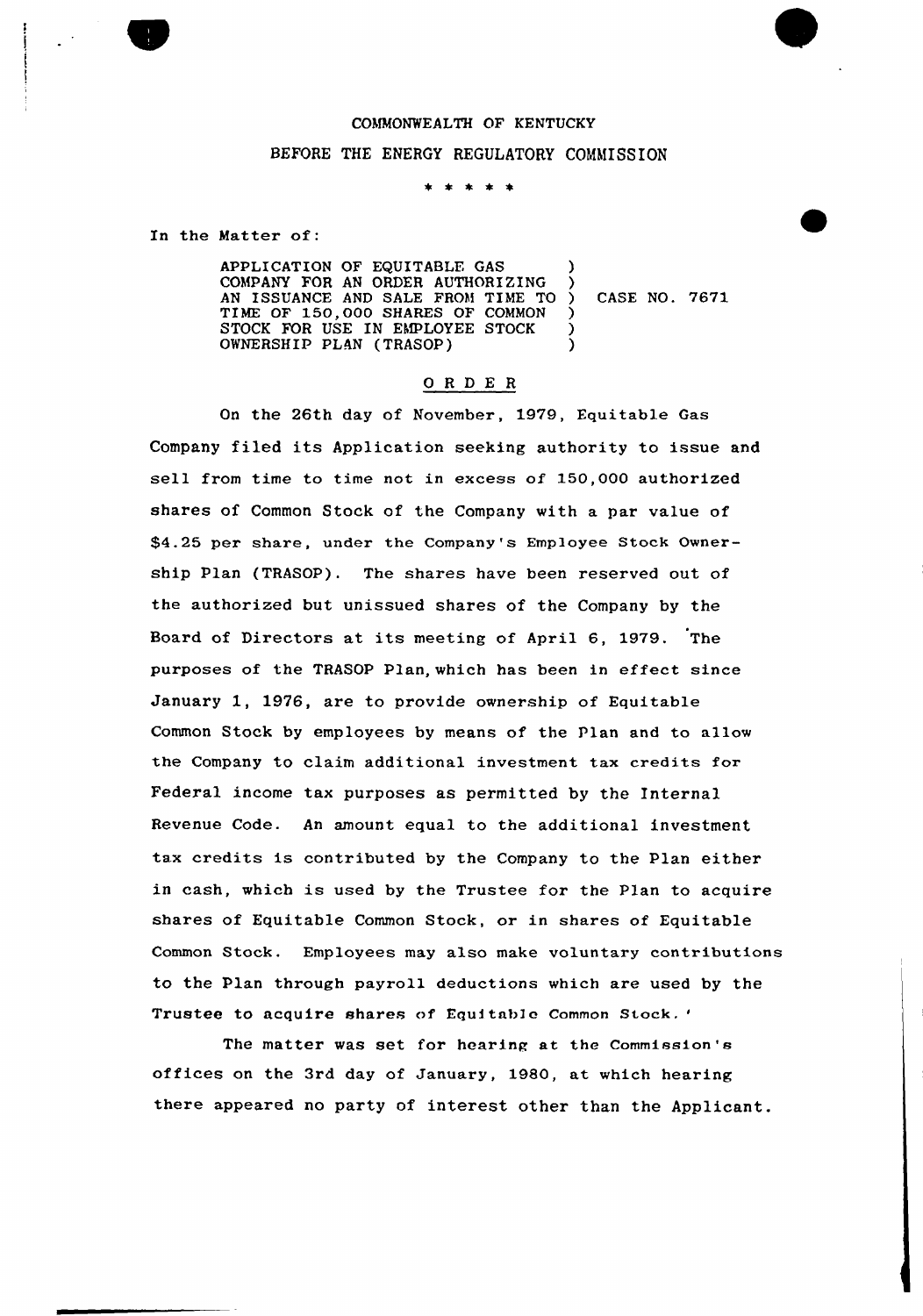

The Commission, after consideration of the Application and being advised, is of the opinion and finds that the issuance and sale from time to time by Equitable Gas Company of its authorized shares of Common Stock is for a lawful object within the corporate purposes of the utility, is necessary and appropriate for and consistent with the proper performance by the utility of its service to the public and will not impair its ability to perform that service, and is reasonably necessary and appropriate for such purposes.

IT IS THEREFORE ORDERED, that Equitable Gas Company be and it hereby is authorized to issue and sell from time not in excess of 150,000 authorized shares of Common Stock of the Company with a par value of \$4.25 per share under the Company's Employee Stock Ownership Plan (TRASOP).

IT IS FURTHER ORDERED, that Equitable Gas Company, shall, as soon as reasonably possible, file with this Commission a statement setting forth the date that all requirements for issuance of the securities authorized herein have been met, a statement of all fees and expenses involved in this securities issue, and any amendments to the Registration Statement as filed with the Securities and Exchange Commission.

IT IS FURTHER ORDERED, that within a reasonable time after each transfer of the shares by the Company, the Company shall file with the Commission <sup>a</sup> statement showing (a) the number of. shares so transferred, and (b) the value of the shares transferred as recorded in the Common Btock account of the Company.

Nothing contained herein shall be construed as a finding of value for any purpose or as a warranty on the part of the Commonwealth of Kentucky or any agency thereof as to the securities authorized herein.

- 2 -